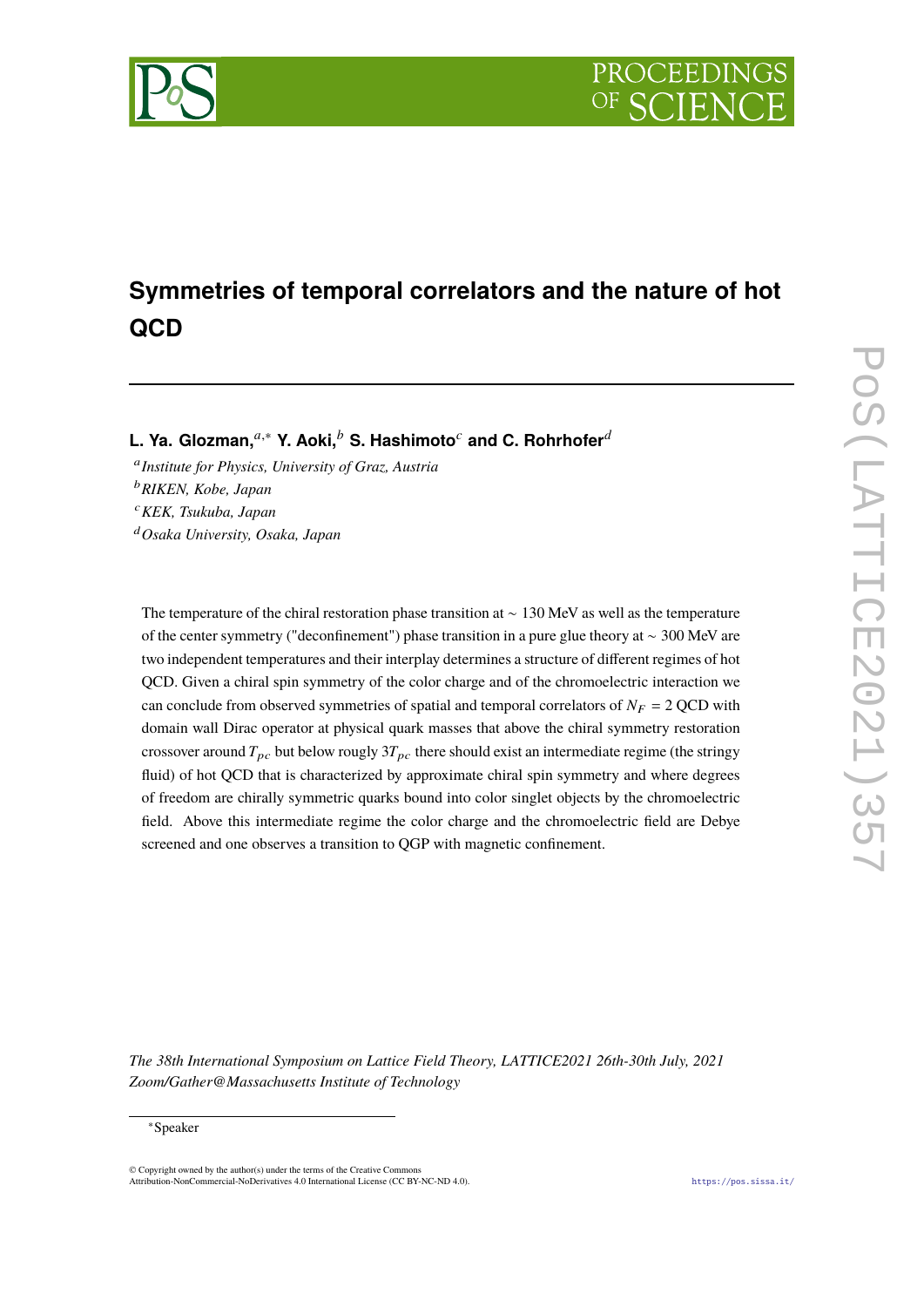

**Figure 1:** Renormalized Polyakov loop at physical quark masses. From Ref. [\[2\]](#page-7-0)

## **1. Introduction**

Before the RHIC era there was a belief that at some critical temperature  $T_c$  there should exist a deconfinement phase transition from the hadron gas to the quark gluon plasma (QGP) with free deconfined quarks and gluons. There is no dynamical breaking of chiral symmetry in a system of free quarks and consequently the spontaneously broken chiral symmetry below  $T_c$  should be restored above  $T_c$ . So the critical temperature  $T_c$  should be a common temperature of both deconfinement and of chiral restoration. At the RHIC era this view changed since both on the lattice and experimentally no phase transition was seen and instead there was a smooth but rather fast crossover observed on the lattice first in Wuppertal [\[1\]](#page-7-1). The quark condensate drops from its vacuum value at  $T \sim 100$ MeV to practically zero at  $T \sim 200$  MeV with a pseudocritical temperature around  $T_{pc} \sim 155$  MeV. The Polyakov loop showed an inflection point only slightly above this temperature so after RHIC a new lore arised that in QCD there is a fast common deconfinement - chiral restoration crossover from hadron gas to QGP around the pseudocritical temperature  $T_{pc} \sim 155$  MeV. This picture was also confirmed by the Bielefeld lattice group.

However, the inflection point of the nonrenormalized Polyakov loop was used to establish a "deconfinement temperature". If the renormalized Polyakov loop is studied, which is physical, see Fig. 1 [\[2\]](#page-7-0), then one clearly sees that there is no hint of a deconfinement transition between 100 and 200 MeV, since the deconfinement transition should be accompanied by Polyakov loop evolution from 0 to 1. The renormalized Polyakov loop shows its evolution from small values to 1 in a broad temperature interval with inflection point around 300 MeV. This temperature coincides with the temperature of the center symmetry ("deconfinement") phase transition in a pure glue theory. Hence the evolution of the renormalized Polyakov loop suggests that in full QCD with light quarks a dramatic rearrangement in gluodynamics happens still around 300 MeV, which is however strongly smeared out by dynamical light quarks. This suggests that properties of hot QCD should be influenced by two independent temperatures, the chiral phase transition around  $T_c \sim 130$ MeV [\[3\]](#page-7-2) and by center symmetry phase transition at  $T_d \sim 300$  MeV. There should be no unique pseudocritical temperature of combined chiral restoration and deconfinement crossover.

From the Polyakov loop correlators one can extract an effective potential between static sources (which is however dependent from an assumption whether such a potential is real or complex). Such a potential below and above  $T_{pc}$  at physical and smaller than physical quark masses is shown in Fig. 2. [\[4\]](#page-7-3). We clearly see essentially the same potential at both temperatures. In both cases there is a flattening of the linear part of the potential that is related to the string breaking. At the same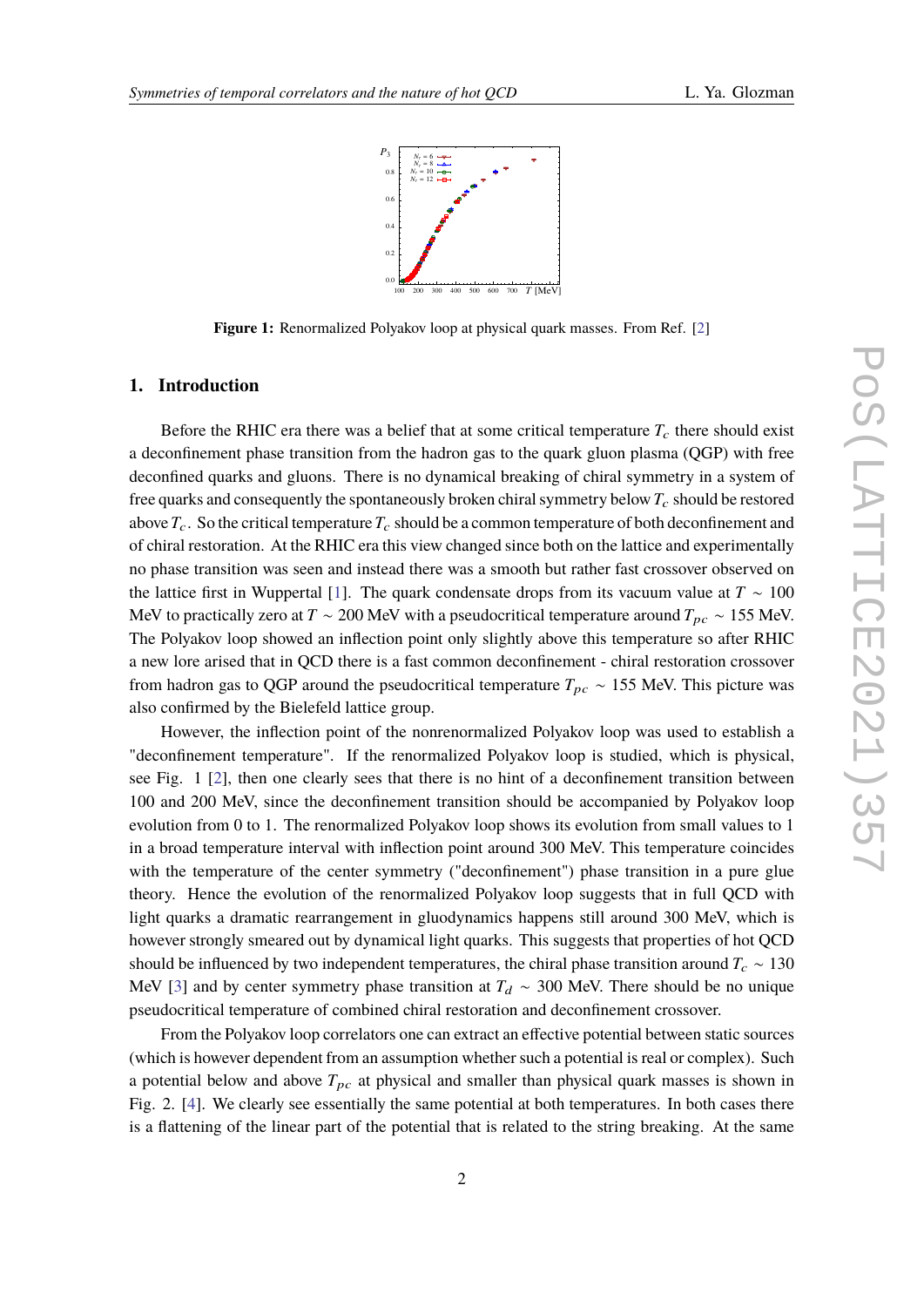

**Figure 2:** Effective potential between the static sources at physical and below than physical quark masses extracted from the correlators of renormalized Polyakov loops. Left:  $T = 141$  MeV; right:  $T = 166$  MeV. From Ref. [\[4\]](#page-7-3)

time there is not yet Debye screening of the color charge. The Debye screening is by definition a screening of the negative Coulomb potential. Deconfinement could be associated with the Debye screening of the color charge [\[5\]](#page-7-4). Hence this potential tells that both below and above  $T_{pc}$  QCD is in the confining regime.

Another hint that in QCD there is no a simple fast crossover from hadron gas to QGP is suggested by experiments. The hadron gas is a gas. The QGP is also a gas with a large  $\eta/s$ . Experimentalists tell us that at RHIC and LHC temperatures between  $\sim 150$  and  $\sim 400$  MeV they observe a liquid with a very small  $\eta/s$ . Hence what is seen in experiments cannot be a QGP.

One obviously needs an objective information about degrees of freedom above  $T_{pc}$  to decide what physics and regimes take place there. The objective and model independent information can be delivered by symmetries that can be extracted from correlators on the lattice.

#### **2. Symmetries of the color charge and chromoelectric interaction in QCD**

The chromoelectric interaction is defined via the color charge (Lorentz-invariant)

$$
Q^{a} = \int d^{3}x \psi^{\dagger}(x) \frac{t^{a}}{2} \psi(x).
$$
 (1)

The color charge has both  $SU(N_F)_L \times SU(N_F)_R$  and  $U(1)_A$  chiral symmetries which are also symmetries of the QCD Lagrangian. However it has an additional symmetry: the chiral spin  $SU(2)_{CS}$  symmetry [\[6,](#page-7-5) [7\]](#page-7-6).<sup>[1](#page-2-0)</sup>

The  $SU(2)_{CS}$  chiral spin transformations are defined as follows:

$$
\psi \to \psi' = \exp\left(i\frac{\varepsilon^n \Sigma^n}{2}\right)\psi\tag{2}
$$

with generators constructed from Euclidean gamma matrices  $\gamma_k$ ;  $k = 1, 2, 3, 4$ 

$$
\Sigma = \{ \gamma_k, -i\gamma_5\gamma_k, \gamma_5 \}. \tag{3}
$$

The direct product of  $SU(2)_{\text{CS}}$  and of  $SU(N_F)$  can be embedded into  $SU(2N_F)$  group that contains as subgroups both  $SU(N_F)_L \times SU(N_F)_R$  and  $U(1)_A$  symmetries. The  $SU(2N_F)$  is also a symmetry of the color charge.

<span id="page-2-0"></span><sup>1</sup>This symmetry was reconstructed from a large degeneracy of hadrons observed on the lattice upon artifical truncation of the near zero modes of the Dirac operator at zero temperature [\[8,](#page-7-7) [9\]](#page-7-8).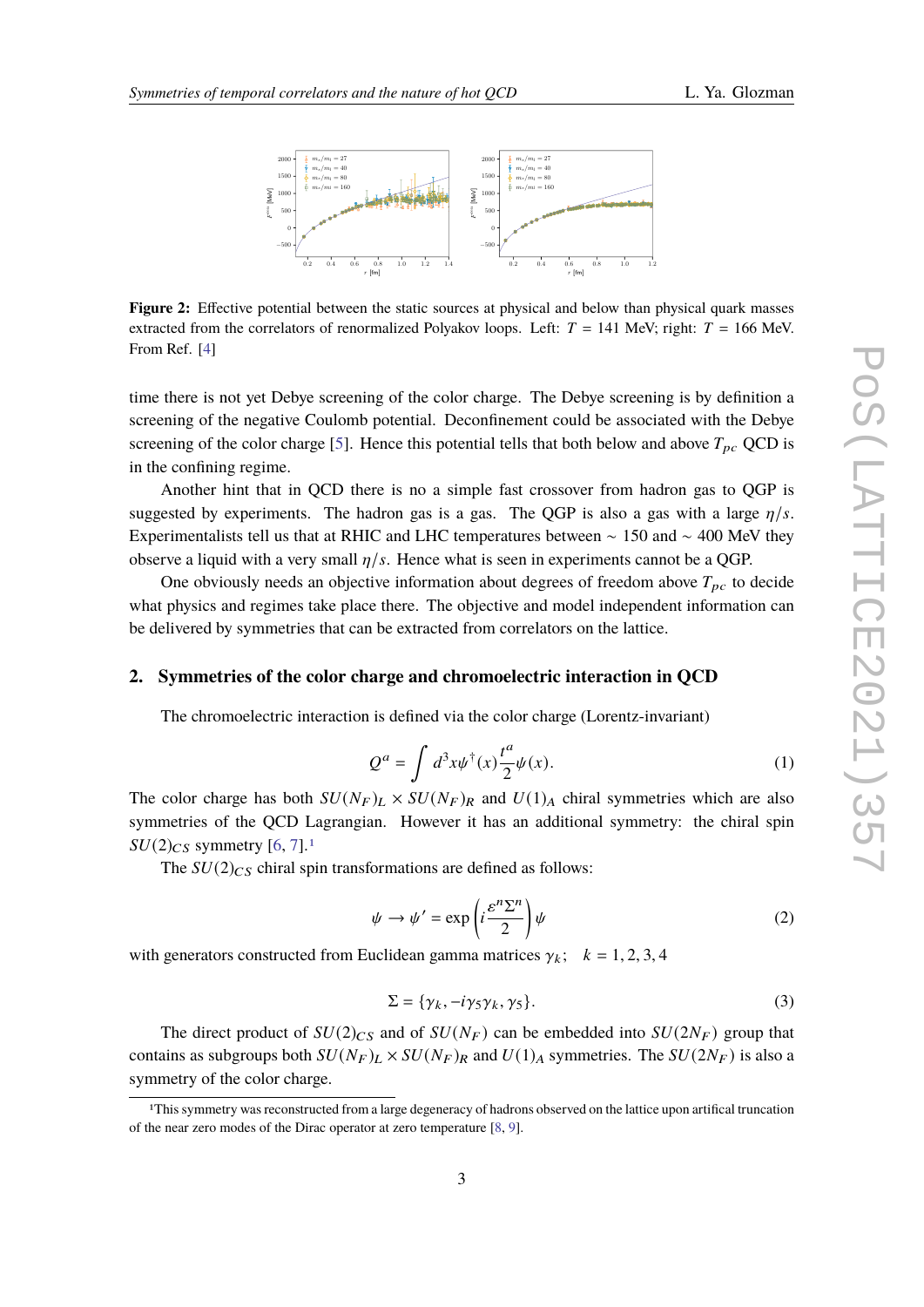In Minkowski space in a given reference frame the quark-gluon interaction part of the QCD Lagrangian can be split into temporal and spatial parts:

$$
\overline{\psi}\gamma^{\mu}D_{\mu}\psi = \overline{\psi}\gamma^{0}D_{0}\psi + \overline{\psi}\gamma^{i}D_{i}\psi.
$$
\n(4)

The covariant derivative  $D_{\mu}$  includes interaction of the quark field  $\psi$  with the gluon field  $A_{\mu}^a$ ,

$$
D_{\mu}\psi = (\partial_{\mu} - ig \frac{t^{a} A_{\mu}^{a}}{2})\psi.
$$
\n<sup>(5)</sup>

The temporal term contains interaction of the color-octet charge density

$$
\bar{\psi}(x)\gamma^0 \frac{t^a}{2}\psi(x) = \psi(x)^{\dagger} \frac{t^a}{2}\psi(x)
$$
\n(6)

with the chromoelectric part of the gluonic field. It is a singlet under the  $SU(2)_{\text{CS}}$  and  $SU(2N_F)$ transformations. The spatial part consists of a quark kinetic term and interaction with the chromomagnetic part of the gluonic field. It breaks  $SU(2)_{CS}$  and  $SU(2N_F)$ . Hence interaction of quarks with the electric and magnetic components of the gluonic field can be distinguished by symmetry. Obviously one needs to fix a reference frame to make a discussion of electric and magnetic components sensible.

Emergence of approximate chiral spin and  $SU(2N_F)$  symmetries in hadrons at zero temperature upon truncation of the near-zero modes of the Dirac operator observed in [\[8,](#page-7-7) [9\]](#page-7-8) tells that while the magnetic interaction is located predominantly in the near-zero modes of the Dirac operator, a confining electric interaction is distributed among all modes of the Dirac operator. The quark condensate of the vacuum is associated only with the near-zero modes. Hence one can conclude from those results that confinement and chiral symmetry breaking in QCD are not directly related phenomena. Given this observation it was predicted that above  $T_{pc}$ , where the chiral symmetry is restored and the near-zero modes of the Dirac operator are suppressed by temperature effects, there should emerge the chiral spin and  $SU(2N_F)$  symmetries and hence QCD should be still in the confining regime [\[10\]](#page-7-9), for an overview see [\[11\]](#page-7-10). In order to understand physics and degrees of freedom in QCD above  $T_{pc}$  one should study symmetry properties of correlators with respect to chiral spin and  $SU(2N_F)$  transformations.

#### **3. Emergence of the chiral spin and**  $SU(2N_F)$  symmetries in spatial correlators.

In this section we shortly overview the results on symmetries of spatial correlators obtained with JLQCD domain wall  $N_F = 2$  configurations at physical quark masses in Refs. [\[12,](#page-7-11) [13\]](#page-7-12) that have been reported at two previous lattice conferences.

In Fig. 3 we show a complete set of  $J = 0, 1$  correlators at different temperatures. One observes three distinct multiplets above the chiral symmetry restoration crossover and below roughly  $T \sim 500$  MeV. The multiplet  $E_1$  represents degenerate scalar and pseudoscalar correlators. This signals effective restoration of  $U(1)_A$  symmetry that was previously observed in Ref. [\[14\]](#page-7-13). The approximately degenerate multiplets  $E_2$  and  $E_3$  arise from emerged approximate  $SU(2)_{CS}$  and  $SU(4)$  symmetries. These symmetries suggest that degrees of freedom in QCD above the chiral crossover but below  $T \sim 500$  MeV are chirally symmetric quarks connected by the chromoelectric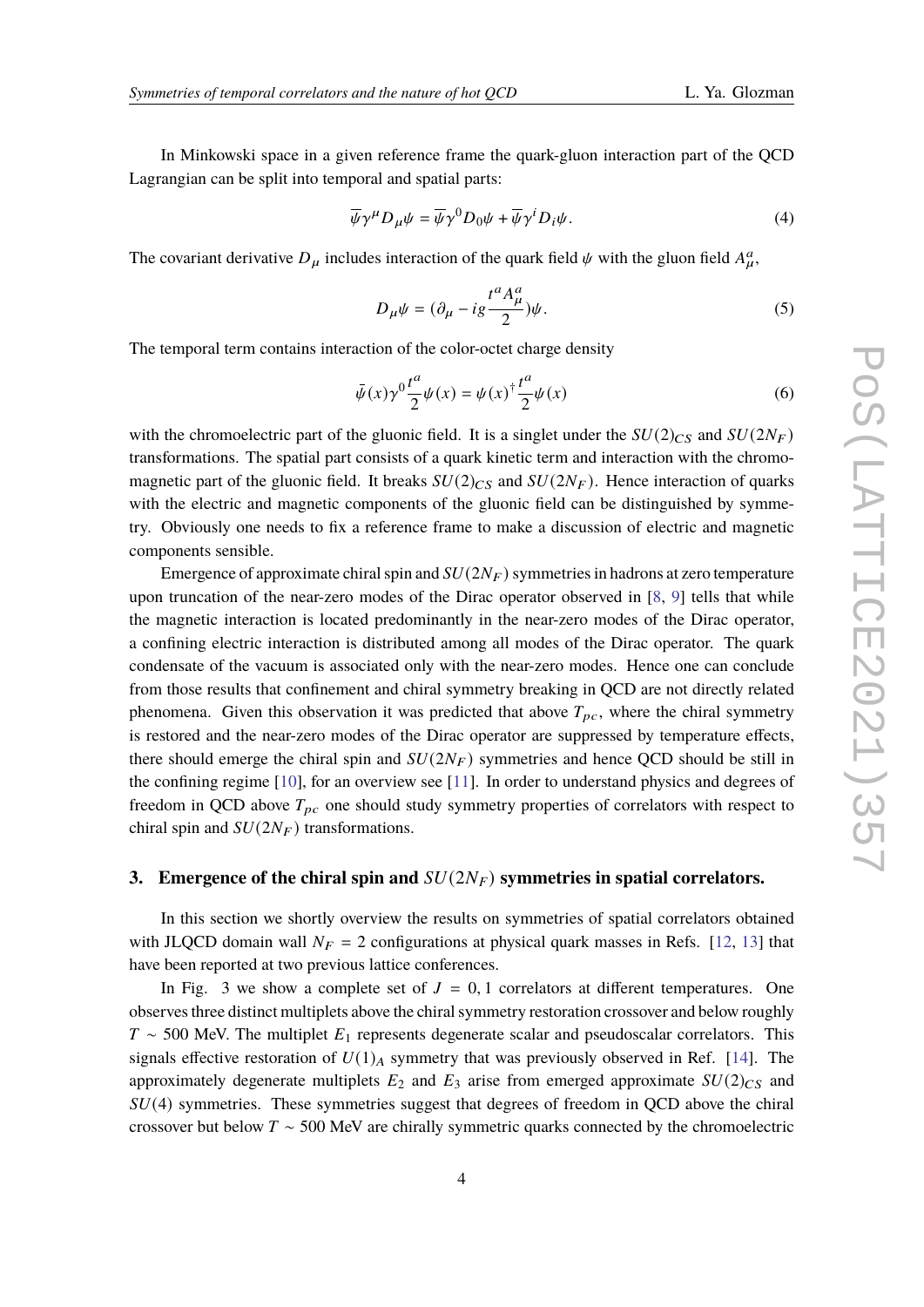

**Figure 3:** A complete set of spatial J=0,1 correlators at different temperatures. From Ref. [\[13\]](#page-7-12)

field into color singlet objects. This regime of QCD is referred to as a stringy fluid. At  $T \sim 500$  MeV the chiral spin and  $SU(4)$  symmetries disappear and only chiral symmetries remain. It suggests that the color charge and electric field get Debye screened and one observes a smooth transition to QGP with quasiquarks and quasigluons being the effective degrees of freedom.

# **4. Temporal correlators above**  $T_{pc}$

If above the chiral crossover the QCD action is approximately chiral spin and  $SU(4)$  symmetric then it should also be observed in temporal correlators that are connected to observable spectral density.

The t-direction correlators in the hadron rest frame are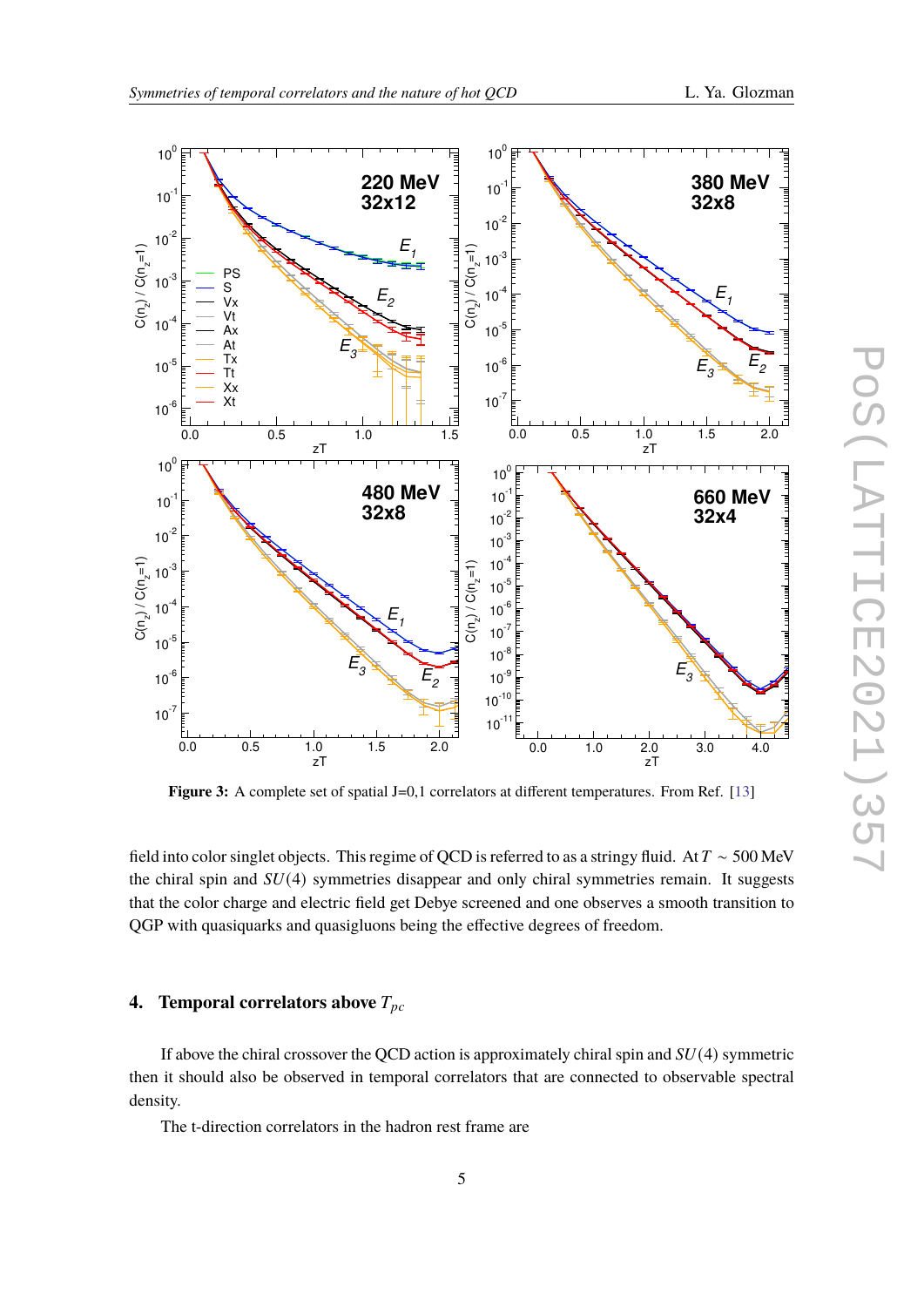

**Figure 4:** Transformations between interpolating vector operators,  $i = 1, 2, 3$ . The left columns indicate the chiral representation for each operator. Red and blue arrows connect operators that transform into each other under  $SU(2)_L \times SU(2)_R$  and  $U(1)_A$ , respectively. Green arrows connect operators that form triplets of  $SU(2)_{CS}$ ,  $k = 4$ . The  $f_1$  and  $a_1$  operators are the  $SU(2)_{CS}$ ,  $k = 4$  – singlets. Purple arrows show the 15-plet of  $SU(4)$ . The  $f_1$  operator is a  $SU(4)$ -singlet. From Ref. [\[7\]](#page-7-6)

$$
C_{\Gamma}(t)=\sum_{x,y,z},
$$

where  $O_{\Gamma} = \bar{q} \Gamma \frac{\vec{\tau}}{2}$  $\frac{\vec{\tau}}{2}q$  are all possible  $J = 0$  and  $J = 1$  local operators. The transformation properties of the  $J = 1$  operators with respect to  $U(1)_A$ ,  $SU(2)_L \times SU(2)_R$ ,  $SU(2)_C$  and  $SU(4)$  are shown in Fig. 4 [\[7\]](#page-7-6). Emergence of these symmetries should be seen as a degeneracy of the corresponding correlators.

These correlators with the domain wall Dirac operator at physical quark masses with  $N_F = 2$ QCD (JLQCD configurations) normalized at  $n_t = 1$  calculated on  $48<sup>3</sup> \times 12$  lattices at 220 MeV [\[15\]](#page-7-14) are shown in Fig. 5. Note that one needs a sufficiently large size  $N_t$  along the time direction to observe a real evolution of the temporal correlation functions. E.g. with  $N_t = 2$  by construction only chiral symmetries can be obtained since everything is fixed by the free quark fields at source and sink. Consequently at the moment we are limited only to the temperature  $T = 220$  MeV.

On the left side of Fig. 5 we show the correlators calculated with free, noninteracting quarks. Dynamics of free quarks are governed by the Dirac equation and only chiral symmetries exist. Indeed only degeneracies due to  $U(1)_A$  and  $SU(2)_L \times SU(2)_R$  symmetries are seen in meson correlators calculated for free quark gas. This pattern reflects correlators at very high temperatures since due to the asymptotic freedom at a very high  $T$  the quark-gluon interactions can be neglected.

On the right side of Fig. 5 we show the correlators calculated in full OCD at  $T = 220$  MeV. The pattern in full QCD is qualitatively different as compared to the free quark gas. In full QCD one clearly sees multiplets of all symmetries under discussion:  $U(1)_A$ ,  $SU(2)_L \times SU(2)_R$ ,  $SU(2)_C$ and  $SU(4)$ . This confirms results obtained with the spatial correlators.

## **5. Conclusions**

Our results on symmetries of correlators of  $N_F = 2$  QCD at physical quarks masses allow to distinguish three different regimes of QCD at nonzero temperatures.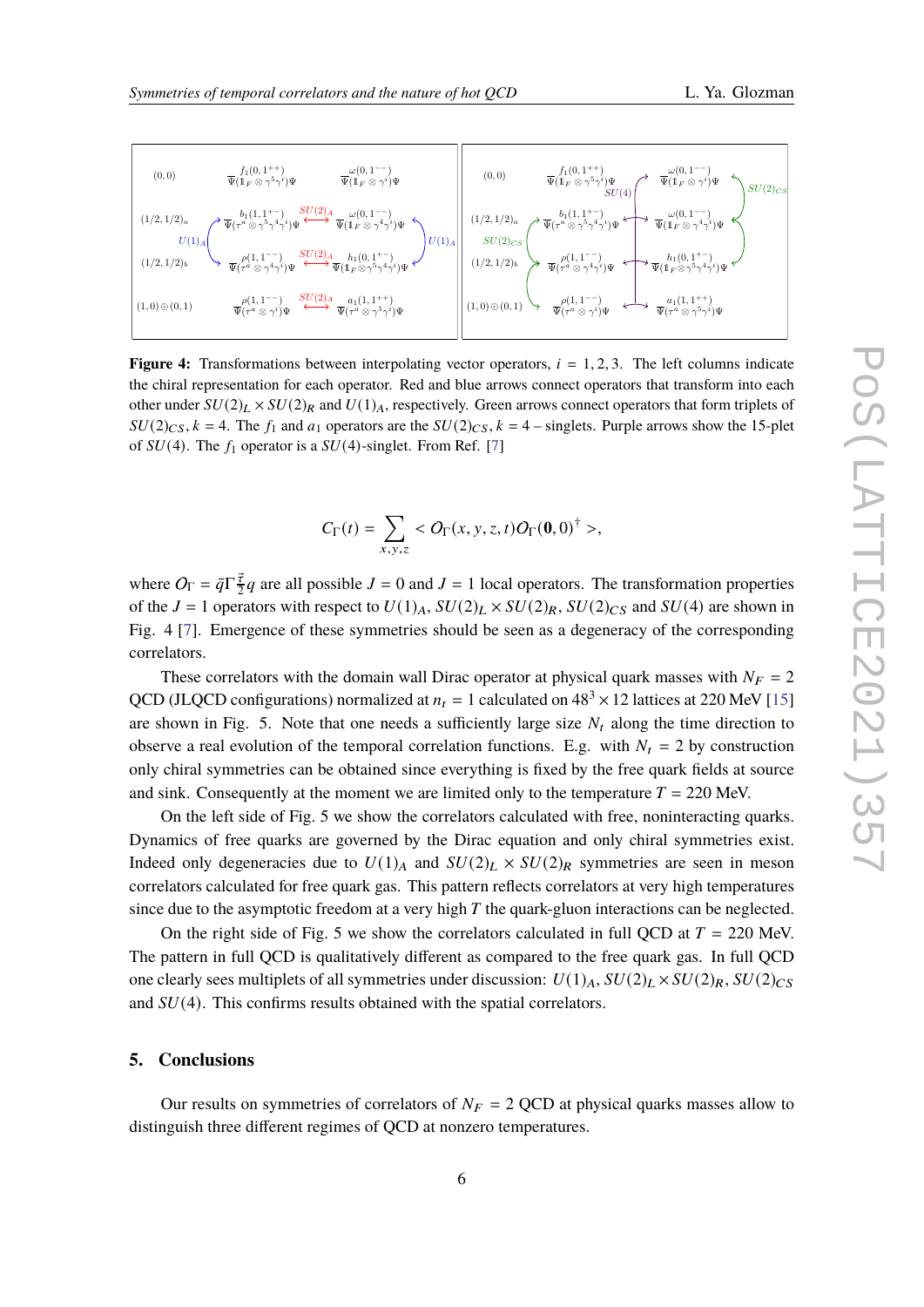

**Figure 5:** Temporal correlation functions for  $48^3 \times 12$  lattices. The l.h.s. shows correlators calculated with free noninteracting quarks on the same lattice, and features a symmetry pattern expected from chiral symmetry. The r.h.s. presents full QCD data at a temperature of  $T = 220$  MeV, which shows multiplets of all  $U(1)_A$ ,  $SU(2)_L \times SU(2)_R$ ,  $SU(2)_C$  and  $SU(4)$  groups. From Ref. [\[15\]](#page-7-14)



**Figure 6:** Three regimes of QCD. From Ref. [\[13\]](#page-7-12) .

At temperatures  $0-T_{pc}$  we have a hadron gas consisting of confined mesons with broken chiral symmetry. From the hadron gas there is a smooth chiral symmetry restoration crossover and one arrives at the stringy fluid that is characterized by chiral,  $SU(2)_{CS}$  and  $SU(4)$  symmetries. The electric confinement still persists and degrees of freedom are chirally symmetric quarks bound by the electric field into color singlet compounds. Around  $T \sim 3T_{pc}$  the color charge gets Debye screened, the  $SU(2)_{CS}$  and  $SU(4)$  symmetries disappear (only chiral symmetries remain) and one observes a very smooth transition to QGP with quasiquarks and quasigluons being effective degrees of freedom.